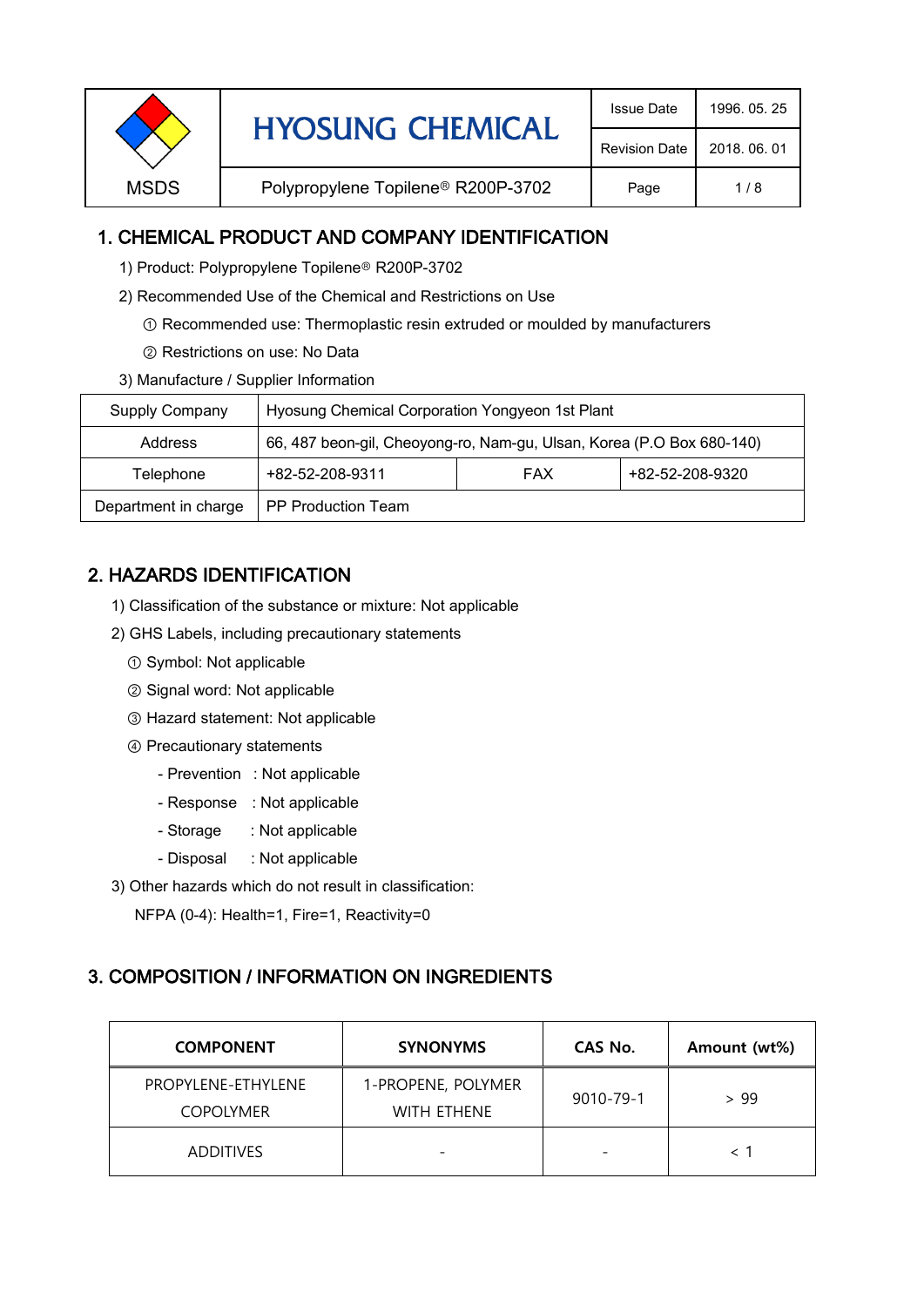|             | <b>HYOSUNG CHEMICAL</b>                        | <b>Issue Date</b>    | 1996, 05, 25 |
|-------------|------------------------------------------------|----------------------|--------------|
|             |                                                | <b>Revision Date</b> | 2018, 06, 01 |
| <b>MSDS</b> | Polypropylene Topilene <sup>®</sup> R200P-3702 | Page                 | 2/8          |

#### 4. FIRST AID PROCEDURES

- 1) Eye Contact
	- · In case of contact with substance, rinse your eyes immediately with running water for at least 20 minutes.
	- · Take medical action.
- 2) Skin Contact
	- · In case of contact with substance, rinse your skin immediately with running water for at least 20 minutes.
	- · Remove contaminated cloths including shoes immediately.
	- · Take medical action.
- 3) Inhalation
	- · Take medical action.
	- · Move into fresh air.
	- · If short of breathing, provide oxygen supply system.
- 4) Ingestion
	- · Do not put anything into the mouth of an unconscious person.
	- · Take medical action.
- 5) First-Aid Treatment and Information on Medical Doctors
	- · Let a medical provider know about the substance and take appropriate protection.

### 5. FIRE FIGHTING MEASURES

- 1) Suitable (Unsuitable) Extinguishing Media
	- · Extinguishing media: Water, Carbon dioxide, Extinguishing powder, Firefighting foam
	- · Unsuitable Extinguishing media: No data
	- · Large fire: Firefighting, Water spray
- 2) Specific Hazards from Chemical Material
	- · Toxicant from combustion: Pyrolysis or combustion cause irritative gases or carbon dioxides.
- 3) Fire Fighting Procedures and Equipment
	- · If it can be done without risk, move container from fire area.
	- · If it will be leak, do not spray high-pressure water stream.
	- · Dike for later processing.
	- · Use extinguishing agents appropriate for surrounding fire.
	- · Avoid inhalation of materials and combustion products.
	- · Up the wind and avoid low area.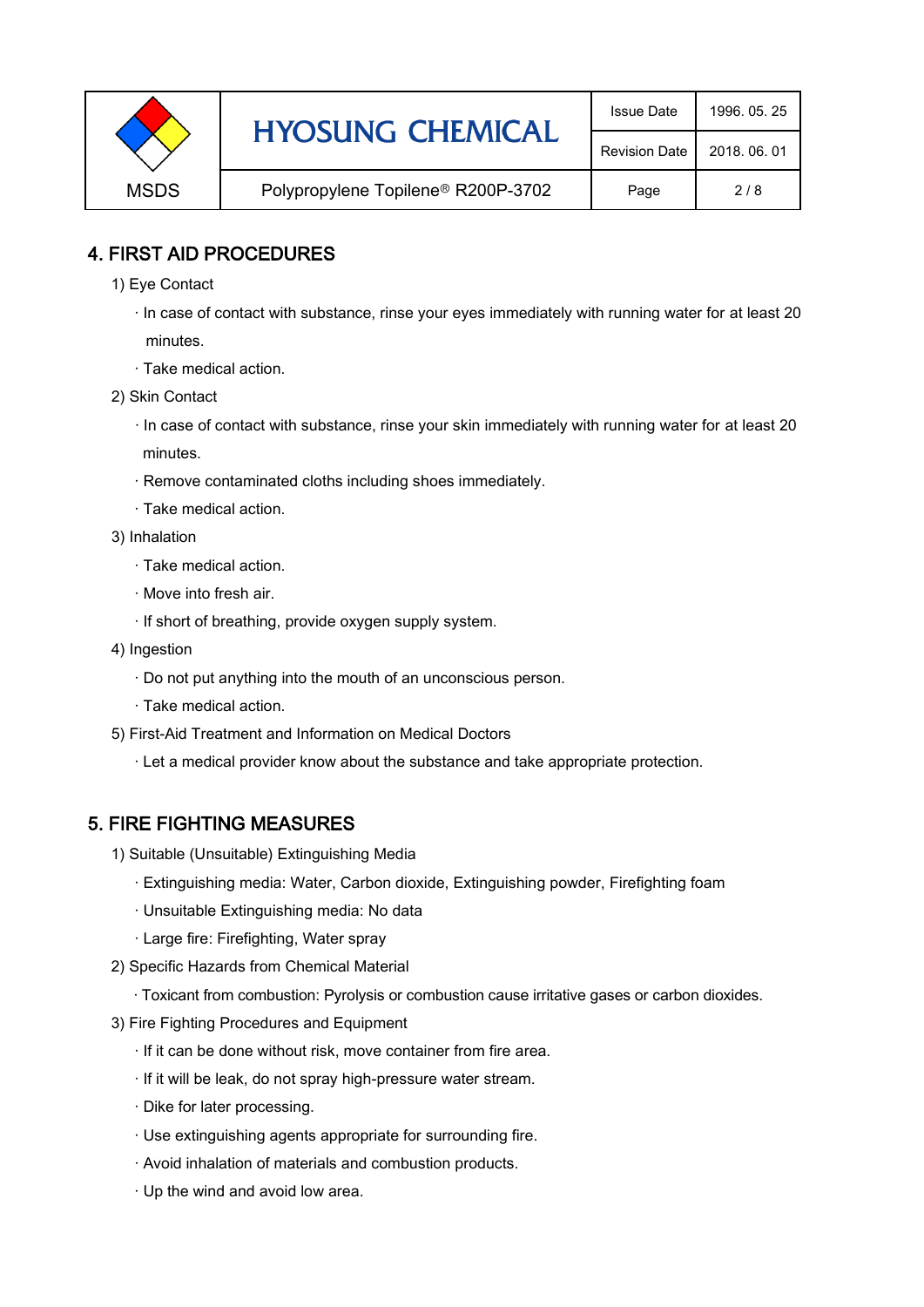|             | <b>HYOSUNG CHEMICAL</b>            | <b>Issue Date</b>    | 1996, 05, 25 |
|-------------|------------------------------------|----------------------|--------------|
|             |                                    | <b>Revision Date</b> | 2018, 06, 01 |
| <b>MSDS</b> | Polypropylene Topilene® R200P-3702 | Page                 | 3/8          |

### 6. ACCIDENTAL RELEASE MEASURES

- 1) Personal Precautions, Protective Equipment and Emergency Procedures
	- · Remove all flammable sources.
	- · If it is not dangerous, stop leaking.
	- · Take caution of substances and conditions that should be avoided.
	- · Ventilate properly.
	- · Do not touch the effluents or walk around the area.
	- · Prevent producing dust.
- 2) Environmental Precautions
	- · Release to air: Not available
	- · Release to soil: Not available
	- · Release to water: Not available
- 3) Purification and Removal Methods
	- · Small leak: Put in proper containers for waste.
	- ,· Large leak: To minimize the spread, cover it with plastic sheets or water-proof cloths and keep it away from water.

#### 7. HANDLING AND STORAGE

- 1) Handling
	- · Avoid direct physical contact.
	- · Wash thoroughly after use.

· Take precautionary measures to prevent against explosion risks, as all types of polymers may develop dust during transporting or grinding of granules.

- 2) Storage
	- · Keep stored in airtight containers.
	- · Keep stores in a cool, dry place.
	- · Place in an appropriate space in compliance with local regulation.

#### 8. EXPOSURE CONTROLS AND PERSONAL PROTECTION

- 1) Exposure Limits and Biological Exposure Limits of Chemical
	- · KOSHA: No data
	- · AIHA: No data
	- · ACGIH: No data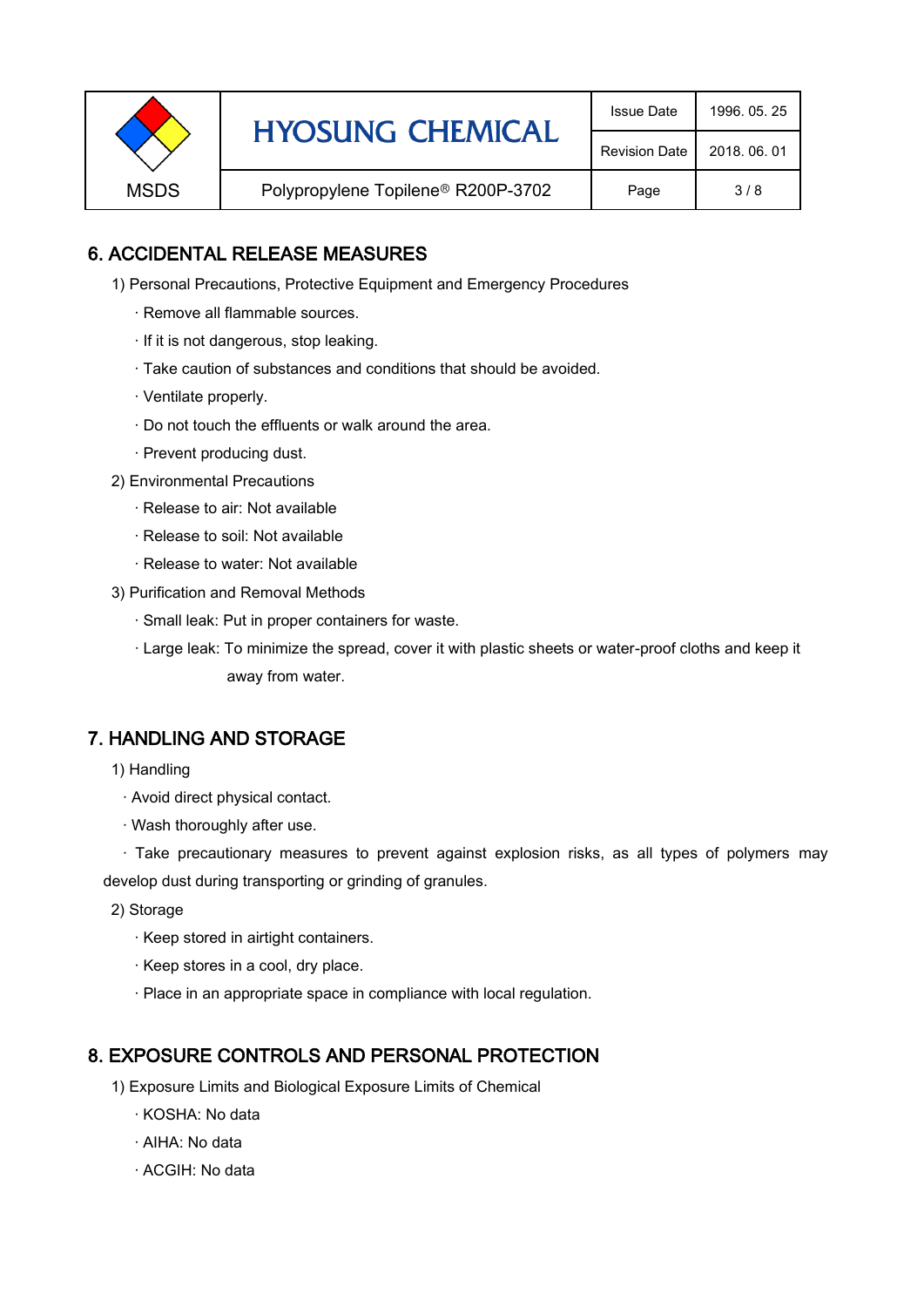|             | <b>HYOSUNG CHEMICAL</b>                        | <b>Issue Date</b> | 1996, 05, 25 |
|-------------|------------------------------------------------|-------------------|--------------|
|             | <b>Revision Date</b>                           | 2018, 06, 01      |              |
| <b>MSDS</b> | Polypropylene Topilene <sup>®</sup> R200P-3702 | Page              | 4/8          |

- · OSHA: No data
- · Biological exposure limits: No data
- 2) Engineering Management
	- · Install local ventilation system.

· Ventilation equipment should be explosion-proof if explosive concentrations of dust, vapor of fume are present.

- 3) Personal Protective Equipment
	- ① Respiratory protection
		- · Use approved respirator if unable to control airborne dust, fumes, and vapor.
	- ② Eyes protection
		- · The wearing of chemical safety goggles or face shield is recommended.
		- · Install eyes washing facilities and quick drench shower near work areas.
	- ③ Hands protection
		- · The wearing of protective gloves is recommended to prevent exposure.
	- ④ Human body protection
		- · The wearing of protective clothing is recommended to prevent exposure.

### 9. PHYSICAL AND CHEMICAL PROPERTIES

- 1) Appearance: White pellet
- 2) Odor: Odorless
- 3) Odor Threshold: No data
- 4) pH: No data
- 5) Melting / Freezing Point: 130 ~ 170 ℃
- 6) Initial Boiling Point or Boiling Point Range: No data
- 7) Flash Point: No data
- 8) Evaporation Rate: No data
- 9) Flammability (Solid, Gas) : No data
- 10) Upper / Lower Flammability or Explosive Limits: No data
- 11) Vapor Pressure: No data
- 12) Solubility: Insoluble
- 13) Vapor Density: No data
- 14) Relative Density: 0.88~0.92 kg/L (at 20℃)
- 15) N-Octane / Water Partition Coefficient: No data
- 16) Auto Ignition Temperature: 400℃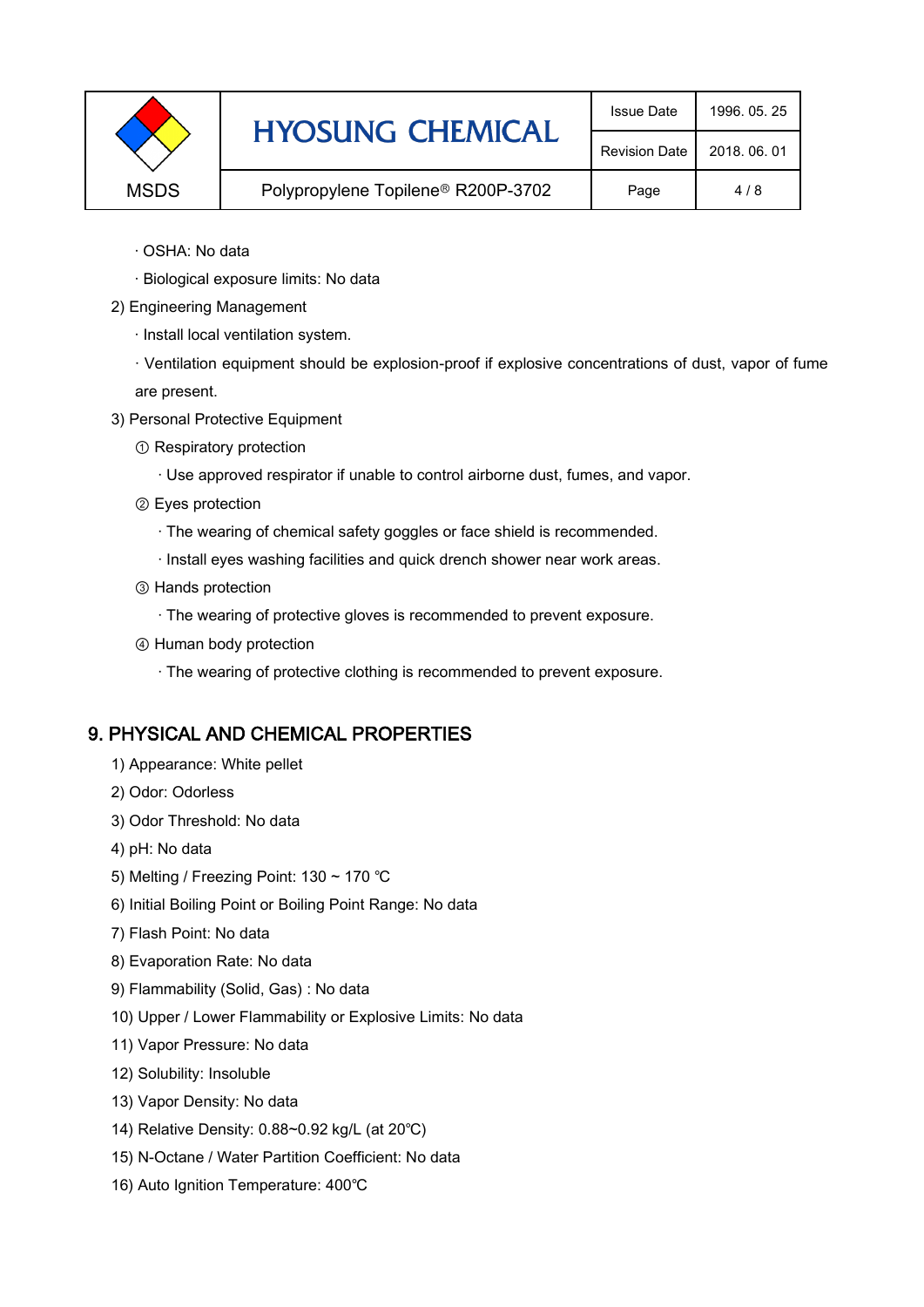|             | <b>HYOSUNG CHEMICAL</b>                        | <b>Issue Date</b>    | 1996, 05, 25 |
|-------------|------------------------------------------------|----------------------|--------------|
|             |                                                | <b>Revision Date</b> | 2018, 06, 01 |
| <b>MSDS</b> | Polypropylene Topilene <sup>®</sup> R200P-3702 | Page                 | 5/8          |

- 17) Decomposition Temperature: No data
- 18) Viscosity: No data
- 19) Molecular Weight: >10,000

### 10. STABILITY AND REACTIVITY

- 1) Chemical Stability
	- · Stable under normal temperature and pressure.
- 2) Possibility of Hazardous Reaction
	- · Will not occur under normal temperature and pressure.
- 3) Condition to Avoid
	- · Avoid contact with water.
	- · Keep away from heat, sparks and flame.
	- · Avoid contact with strong oxidizing agents, strong alkaline and strong acid.
- 4) Incompatibility with Other Materials
	- · Strong oxidizing materials, Flammable substance.
- 5) Hazardous Decomposition Product

· At elevated temperatures the material will begin to decompose, producing fumes that can contain carbon monoxide, acrolein, aldehydes, and unidentified organic compounds.

#### 11. TOXICOLOGICAL INFORMATION

- 1) Information on the Likely Routes of Exposure
	- · Inhalation: No data
	- · Ingestion: No data
	- · Skin contact: No data
	- · Eye contact: No data
- 2) Delayed and Immediate Effects and Chronic Effects From Short or Long Term Exposure
	- Acute toxicity
		- · Oral: No data
		- · Skin: No data
		- · Inhalation: No data
	- Skin corrosion / irritation: No data
	- Serious eye damage / eye irritation: No data
	- Respiratory sensitization: No data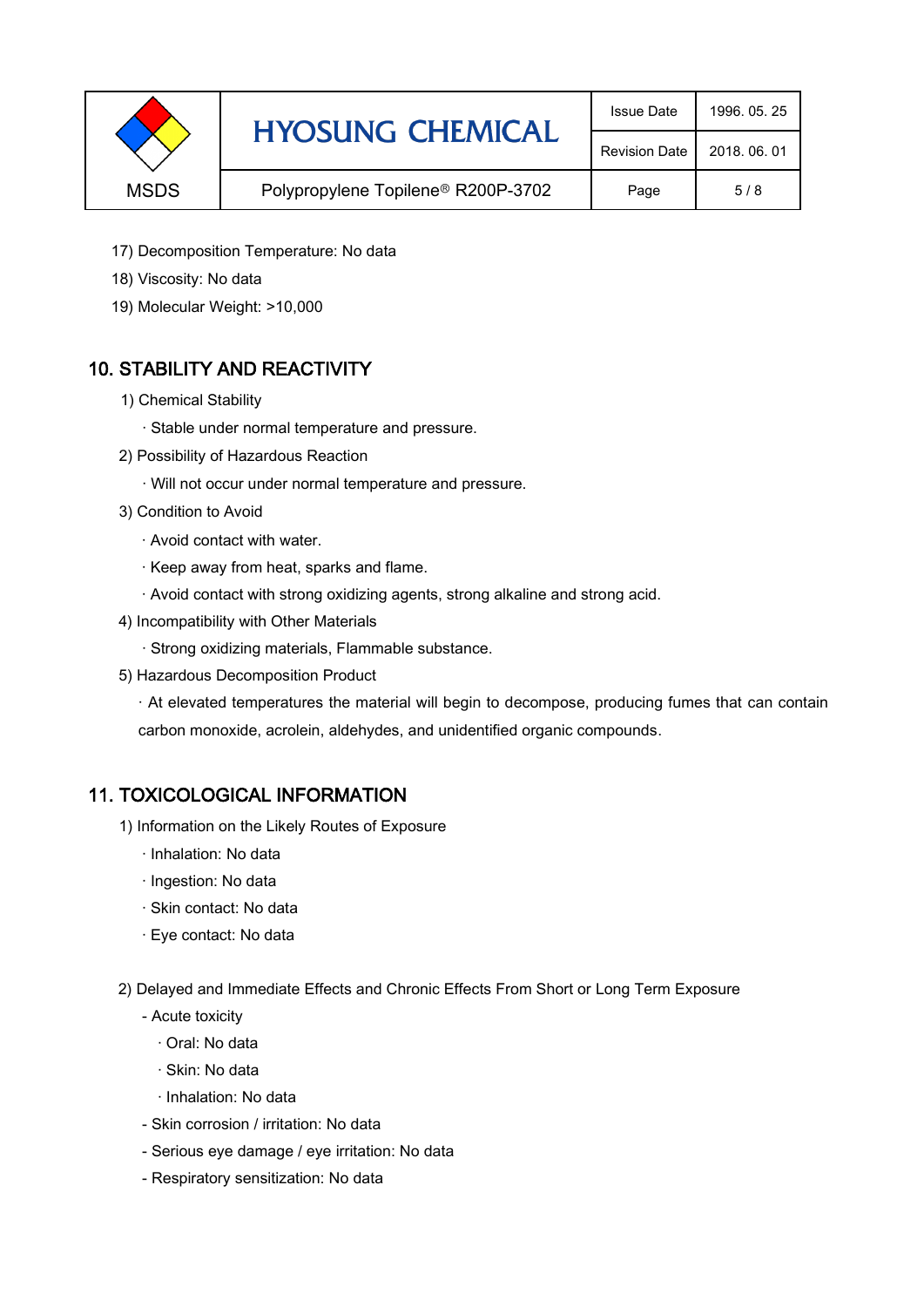|             | <b>HYOSUNG CHEMICAL</b>                        | <b>Issue Date</b>    | 1996, 05, 25 |
|-------------|------------------------------------------------|----------------------|--------------|
|             |                                                | <b>Revision Date</b> | 2018, 06, 01 |
| <b>MSDS</b> | Polypropylene Topilene <sup>®</sup> R200P-3702 | Page                 | 6/8          |

- Skin sensitization: No data
- Carcinogenicity
	- · Industrial Safety & Health Law: No data
	- · IARC: No data
	- · OSHA: No data
	- · ACGIH: No data
	- · NTP: No data
	- · EU CLP: No data
- Gem cell mutagenicity: No data
- Reproductive toxicity: No data
- Specific target organ systemic toxicity (Single exposure)
- Specific target organ systemic toxicity (Repeated exposure)
- Aspiration hazard: No data

#### 12. ECOLOGICAL INFORMATION

- 1) Ecotoxicity: No data
- 2) Persistence and Degradability: No data
- 3) Bioaccumulative Potential: No data
- 4) Mobility in Soil: No data
- 5) Other Adverse Effects: No data

### 13. DISPOSAL CONSIDERATIONS

- 1) Disposal Method
	- · Dispose in accordance with all applicable environmental regulations.
	- · Empty containers should be recycled or disposed of through an approved waste management facility.
- 2) Disposal Considerations
	- · For proper disposal of used material, an assessment must be completed to determine the proper and permissible waste management options under applicable rules, regulations and laws.

### 14. TRANSPORT INFORMATION

- 1) UN Number: Not regulated as a hazardous material
- 2) UN Proper Shipping Name: Not applicable
- 3) Hazard Class: Not applicable
- 4) Packing Group: Not applicable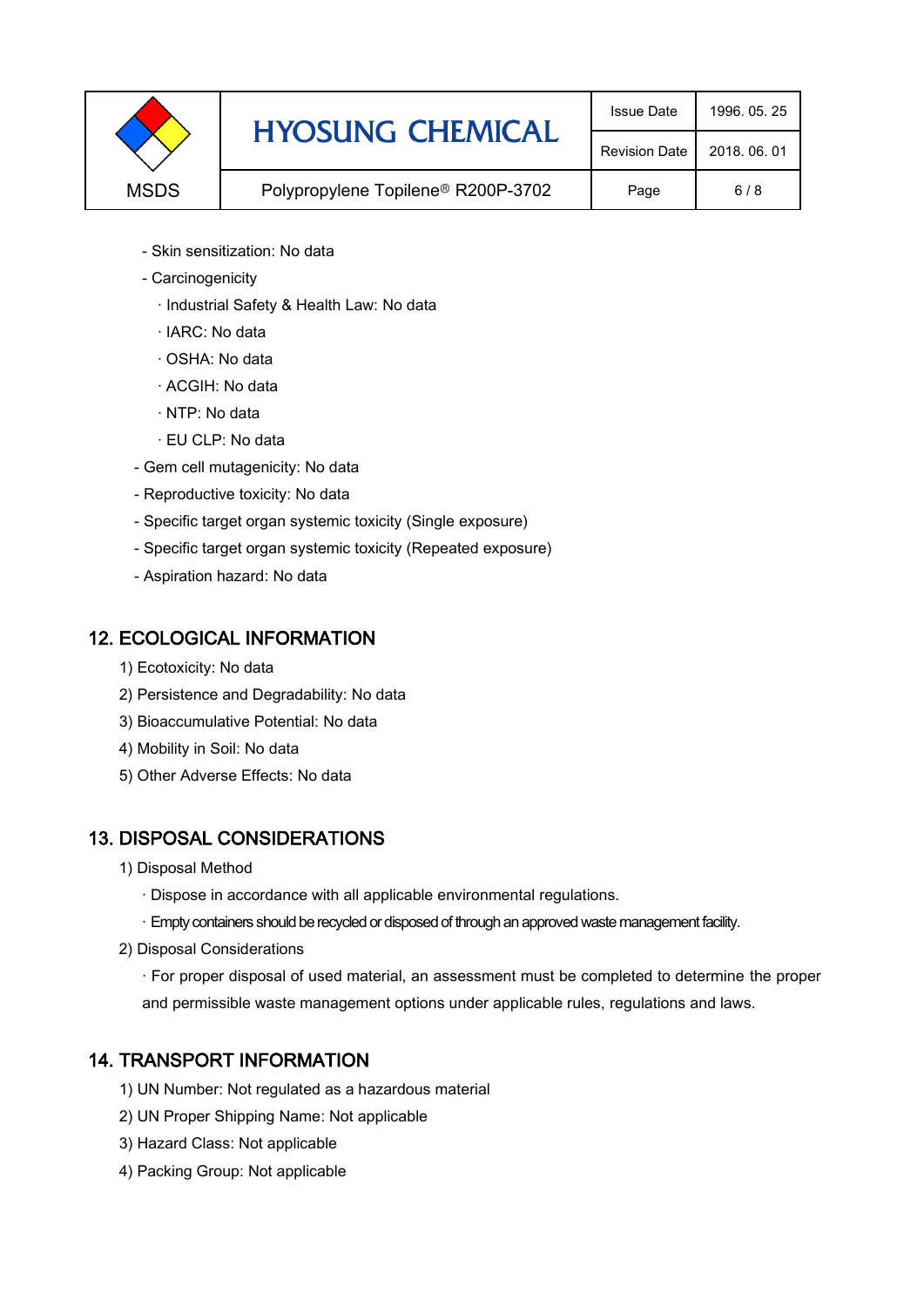|             | <b>HYOSUNG CHEMICAL</b>                        | <b>Issue Date</b>    | 1996, 05, 25 |
|-------------|------------------------------------------------|----------------------|--------------|
|             |                                                | <b>Revision Date</b> | 2018, 06, 01 |
| <b>MSDS</b> | Polypropylene Topilene <sup>®</sup> R200P-3702 | Page                 | 7/8          |
|             |                                                |                      |              |

- 5) Marine Pollutant: Not applicable
- 6) DOT Number: Not regulated as a hazardous material
- 7) IATA Number: Not regulated as a hazardous material
- 8) IMDG Code: Not regulated as a hazardous material
- 9) Further information: Not a hazardous material under DOT, IATA and IMDG
- 10) Special Precautions for User
	- · Emergency management type of fire: Not applicable
	- · Emergency management type of leak: Not applicable

### 15. REGULATORY INFORMATION

- 1) Industrial Safety and Health Law (KOREA): Not applicable
- 2) Toxic Chemical Substance Subject to Management Act (KOREA): Not applicable
- 3) Hazardous Material Safety Act (KOREA): Not applicable
- 4) Other Local or International Regulation
	- Persistent Organic Pollutant Management Law (KOREA): Not applicable
	- EU Classification
		- · Classification: Not applicable
		- · Risk Phrases: Not applicable
		- · Safety Phrases: Not applicable
	- US Regulations
		- · OSHA: Not applicable
		- · CERCLA: Not applicable
		- · EPCRA 302: Not applicable
		- · EPCRA 304: Not applicable
		- · EPCRA 301: Not applicable
	- Rotterdam Convention material: Not applicable
	- Stockholm Convention material: Not applicable
	- Montreal Protocol on Substance: Not applicable

### 16. OTHER INFORMATION

- 1) Reference
	- · KOSHA: Material Safety Data Sheet